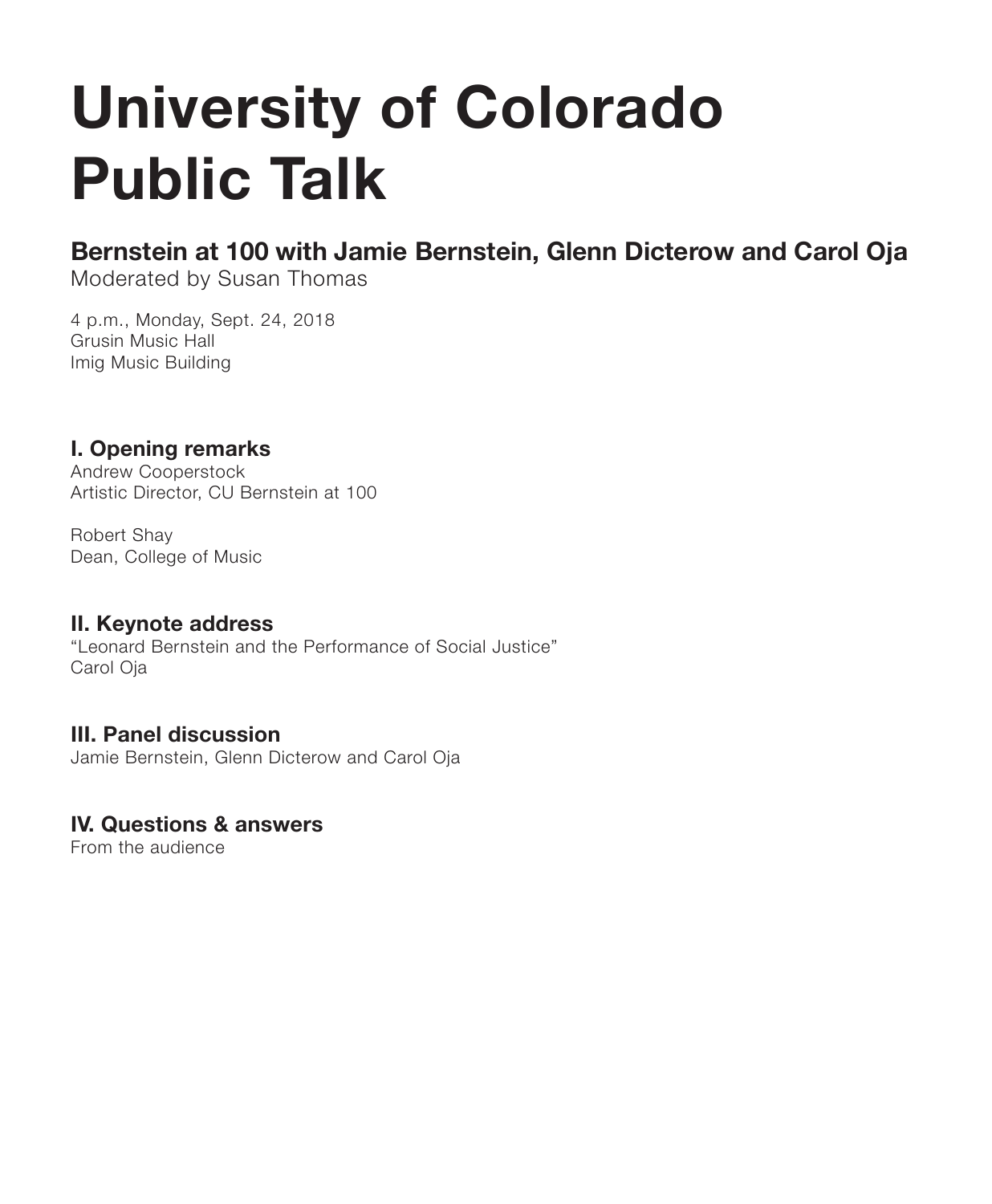



**Jamie Bernstein** is a writer, narrator, broadcaster and film maker who has transformed a lifetime of loving music into a career of sharing her knowledge and excitement with others around the world, from Beijing to London to Vancouver to Madrid to Caracas, where she performs in Spanish—thanks to her mother, Chilean actress Felicia Montealgre, who raised her children to be bilingual. Inspired by her father Leonard Bernstein's lifelong impulse to share and teach, Bernstein has devised multiple ways of communicating her own excitement about orchestral music. Bernstein has produced and hosted original radio programming in the United States and Great Britain and presented live broadcasts for the New York Philharmonic and Tanglewood. Bernstein's film documentary "Crescendo: the Power of Music," which focuses on children in struggling urban communities who participate in youth orchestra programs for social transformation inspired by Venezuela's groundbreaking El Sistema movement, has won numerous prizes on the festival circuit and is now viewable on Netflix. Bernstein has also directed her father's chamber opera, *Trouble in Tahiti*, at the Moab Music Festival, Napa's Festival del Sole and Tanglewood. Bernstein's memoir, *Famous Father Girl*, was published by HarperCollins this past June, as the Leonard Bernstein at 100 celebrations were at their peak all around the world. Bernstein and her siblings, Alexander and Nina, are doing their best to keep up with the over 3,000 events worldwide. Bernstein also writes articles and poetry, which have appeared in such publications as Symphony, DoubleTake, the Nation, Gourmet, Opera News, Musical America and Playboy. She also edits "Prelude, Fugue & Riffs," a newsletter about issues and events pertaining to her father's legacy. More about Bernstein's multifaceted life can be found on her website: jamiebernstein.net

Violinist **Glenn Dicterow** has established himself worldwide as one of the most prominent American concert artists of his generation. Concertmaster of the New York Philharmonic for 34 years—an all-time record in that major orchestral position—Dicterow became the first holder of the Robert Mann Chair in Strings and Chamber Music at the USC Thornton School of Music in 2013. He is also chair of the Orchestral Performance Program at New York's Manhattan School of Music. He remains as dedicated to passing along a great musical legacy as he once was to his orchestral work, while maintaining an active career as an orchestral soloist, recitalist and a chamber musician. Dicterow first appeared with the New York Philharmonic in 1967 at the age of 18, performing the Tchaikovsky Concerto under the baton of André Kostelanetz. He joined the Los Angeles Philharmonic as associate concertmaster in 1971 and became concertmaster there before the age of 25. He came to the New York Philharmonic as concertmaster in 1980 and soloed annually with the orchestra in each of his 34 years. A graduate of The Juilliard School, Dicterow has an impressive discography to his name. "The Glenn Dicterow Collection," a three-CD set on the New York Philharmonic label, features, among many highlights, his performances of the concerti of Bruch, Bartók and Korngold,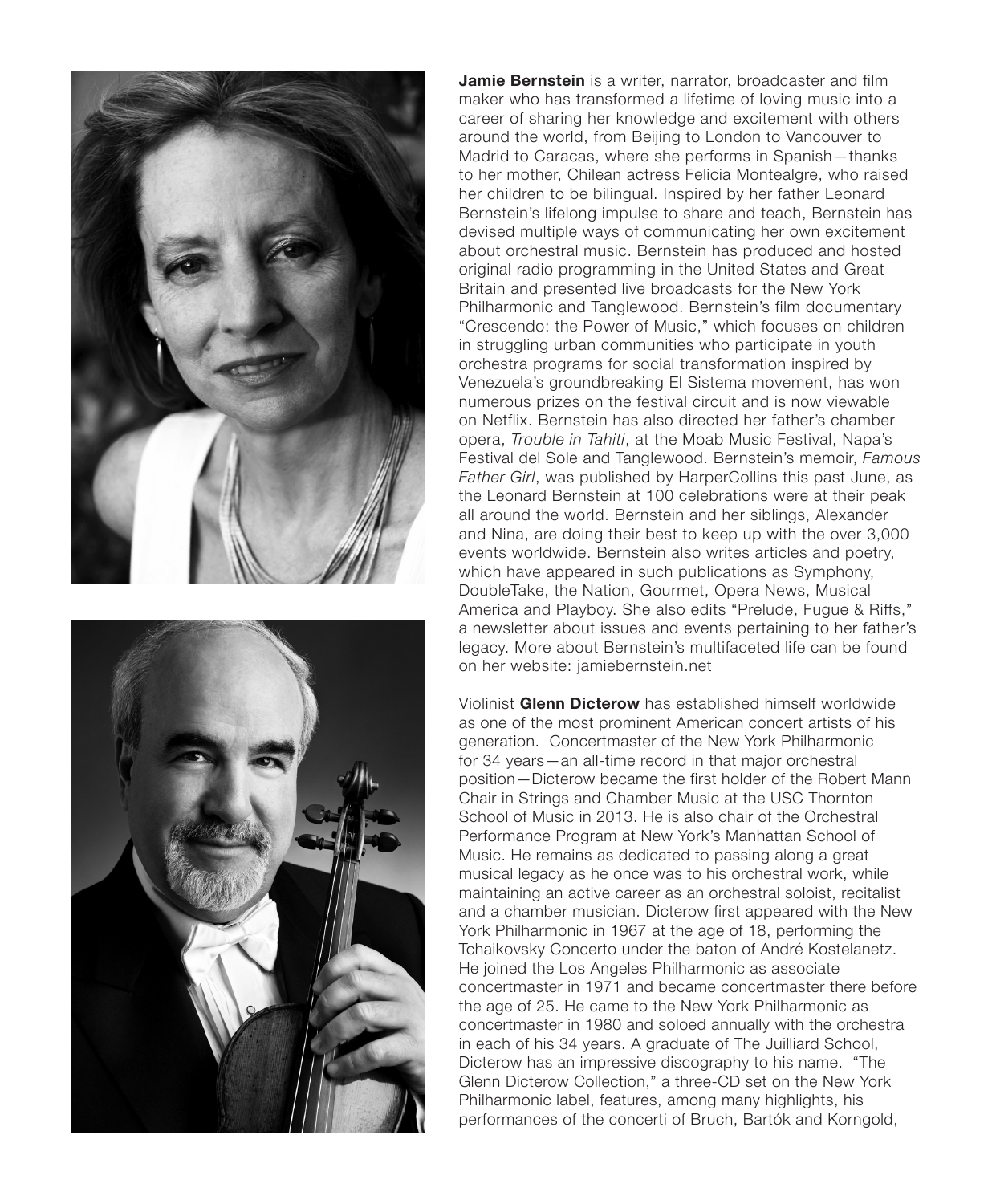



as well as the Prokofiev second concerto and the Bernstein Serenade. Dicterow and his wife, violist Karen Dreyfus, are founding members of the Lyric Piano Quartet and the Amerigo Trio, teaching, recording and performing at leading festivals and musical institutions around the world.

**Carol J. Oja** is William Powell Mason Professor of Music at Harvard University and on the faculty of Harvard's graduate program in American Studies. Her most recent book, *Bernstein Meets Broadway: Collaborative Art in a Time of War*  (2014), won the Music in American Culture Award from the American Musicological Society. Her *Making Music Modern: New York in the 1920s* won the Lowens Book Award from the Society for American Music and an ASCAP-Deems Taylor Award. Other books include *Colin McPhee: Composer in Two Worlds*; *American Music Recordings: A Discography of 20th-Century U.S. Composers*; *Crosscurrents: American and European Music in Interaction, 1900-2000* (edited together with Felix Meyer, Wolfgang Rathert, and Anne Shreffler); *and Aaron Copland and his World* (edited with Judith Tick). Oja has held fellowships from the Radcliffe Institute, ACLS, the Guggenheim Foundation, the Newhouse Center for the Humanities at Wellesley College, the National Humanities Center, NEH and the Mellon Faculty Fellows Program at Harvard. She is past president of the Society for American Music, served as Leonard Bernstein scholar-in-residence with the New York Philharmonic and has twice chaired the Pulitzer Prize committee in music. Oja writes occasionally for TLS (The Times Literary Supplement), and is currently at work on a book about Marian Anderson and the racial desegregation of classical music performance.

**Susan Thomas** is newly appointed director of the University of Colorado's American Music Research Center and Professor of Musicology. Prior to coming to the University of Colorado, Thomas served as professor of musicology and women's studies at the University of Georgia. At UGA, she co-directed the Athens Music Project, a research, curriculum and outreach initiative that explores the multiple music histories for which the Athens region is renowned. Her own research focuses on Cuban and Latin American music, with particular attention to musical manifestations of and reactions to transnationalism, migration and diaspora as well as the musical intersections of gender, race, embodiment and performativity. Her book, *Cuban Zarzuela: Performing Race and Gender on Havana's Lyric Stage* was awarded the Robert M. Stevenson Prize and the Pauline Alderman Book Award. Thomas has been the recipient of a number of grants and fellowships, including year-long residencies in the David Rockefeller Center for Latin American Studies at Harvard University and the Stone Center for Latin American Studies at Tulane University. The author of numerous articles and book contributions, she is currently completing her second book, *The Musical Mangrove: The Transnationalization of Cuban Alternative Music*, for Oxford University Press.